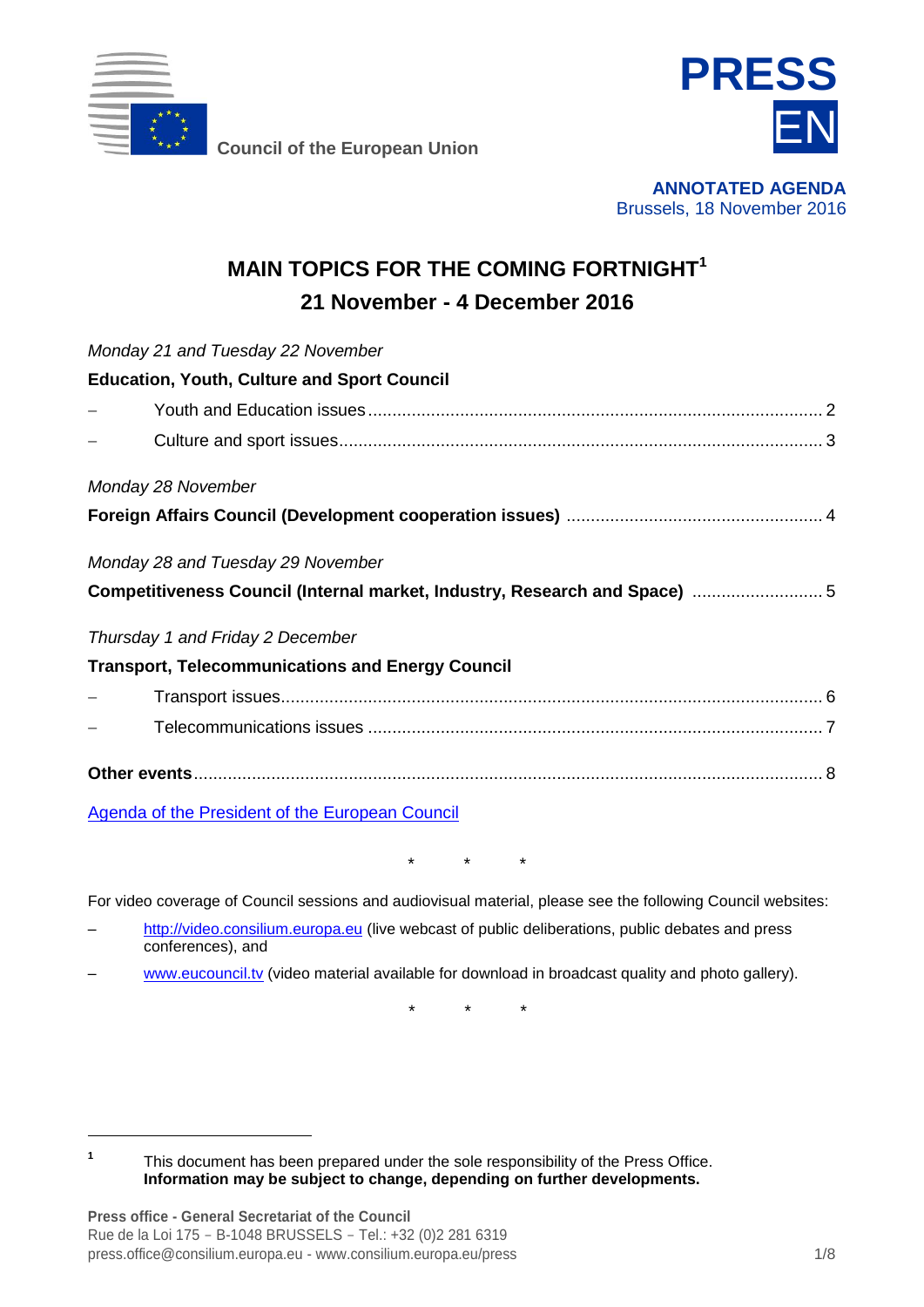## *Monday 21 November 2016 (10.00)* **Education, Youth, Culture and Sport Council (Youth and Education issues)** *Justus Lipsius building, Brussels*

At its youth session, the Council is due to adopt conclusions on promoting **new approaches in youth work** to develop the potential of young people *[\(13621/16\)](http://data.consilium.europa.eu/doc/document/ST-13621-2016-INIT/en/pdf).* The conclusions underline the importance of youth work in reaching beyond the formal structures to young people of different backgrounds, including marginalised and disadvantaged youth. They call for innovative tools in youth work practice, in the field of education and training, sport and culture, social services, information and communication technologies.

Ministers will also discuss, in public deliberation, the **role of young Europeans in a modern European Union** *[\(13617/16\)](http://data.consilium.europa.eu/doc/document/ST-13617-2016-INIT/en/pdf)*. Ministers are invited to reflect on how to reconnect young people with the European project, also as a follow-up on the debates at the Bratislava informal summit of 27 Heads of State or Government in September 2016.

At its education session, the Council will adopt a **resolution on a New Skills Agenda** *[\(13413/16\)](http://data.consilium.europa.eu/doc/document/ST-13413-2016-INIT/en/pdf)*, in response to the Commission's communication outlining its vision on the strategic importance of skills for sustaining jobs, growth and competitiveness *[\(10038/16\)](http://data.consilium.europa.eu/doc/document/ST-10038-2016-INIT/en/pdf).* The resolution highlights the main aspects that will guide Council work in this field.

The Council is also expected to reach political agreement on a **recommendation establishing a Skills Guarantee** *(13630/16),* which aims to provide opportunities for low-skilled adults to acquire a wider set of skills relevant for the labour market and active participation in society.

The Council is due to adopt **conclusions on the prevention of radicalisation** *[\(13611/16\)](http://data.consilium.europa.eu/doc/document/ST-13611-2016-INIT/en/pdf)*, which propose a coordinated action across all relevant policy areas to combat this phenomena, but with a particular focus on preventive "soft" measures, such as education and youth work.

Finally, ministers will hold a public debate on **fostering and developing talent in young people**  *[\(13631/16\)](http://data.consilium.europa.eu/doc/document/ST-13631-2016-INIT/en/pdf).* Ministers are invited to reflect on the best ways to ensure all young people have the opportunity to discover their talents and realize their full potential.

#### **Further information**

[Bratislava Declaration and roadmap](http://www.consilium.europa.eu/en/press/press-releases/2016/09/16-bratislava-declaration-and-roadmap/)

#### **Other events**

• Informal meeting of youth ministers of the expanded Presidency's trio (NL, SK MT and EE) and Commissioner Navracsics with representatives of European youth movements ("structured dialogue") (08.30).

#### **Contacts**

Press officer: Helena Gomes, +32 2 281 7040, +32 479 955 079, [helena.gomes@consilium.europa.eu](mailto:helena.gomes@consilium.europa.eu) Slovak presidency: Elena Višnar Malinovská, +32 472 192 351, [elena.visnar.malinovska@mzv.sk](mailto:elena.visnar.malinovska@mzv.sk)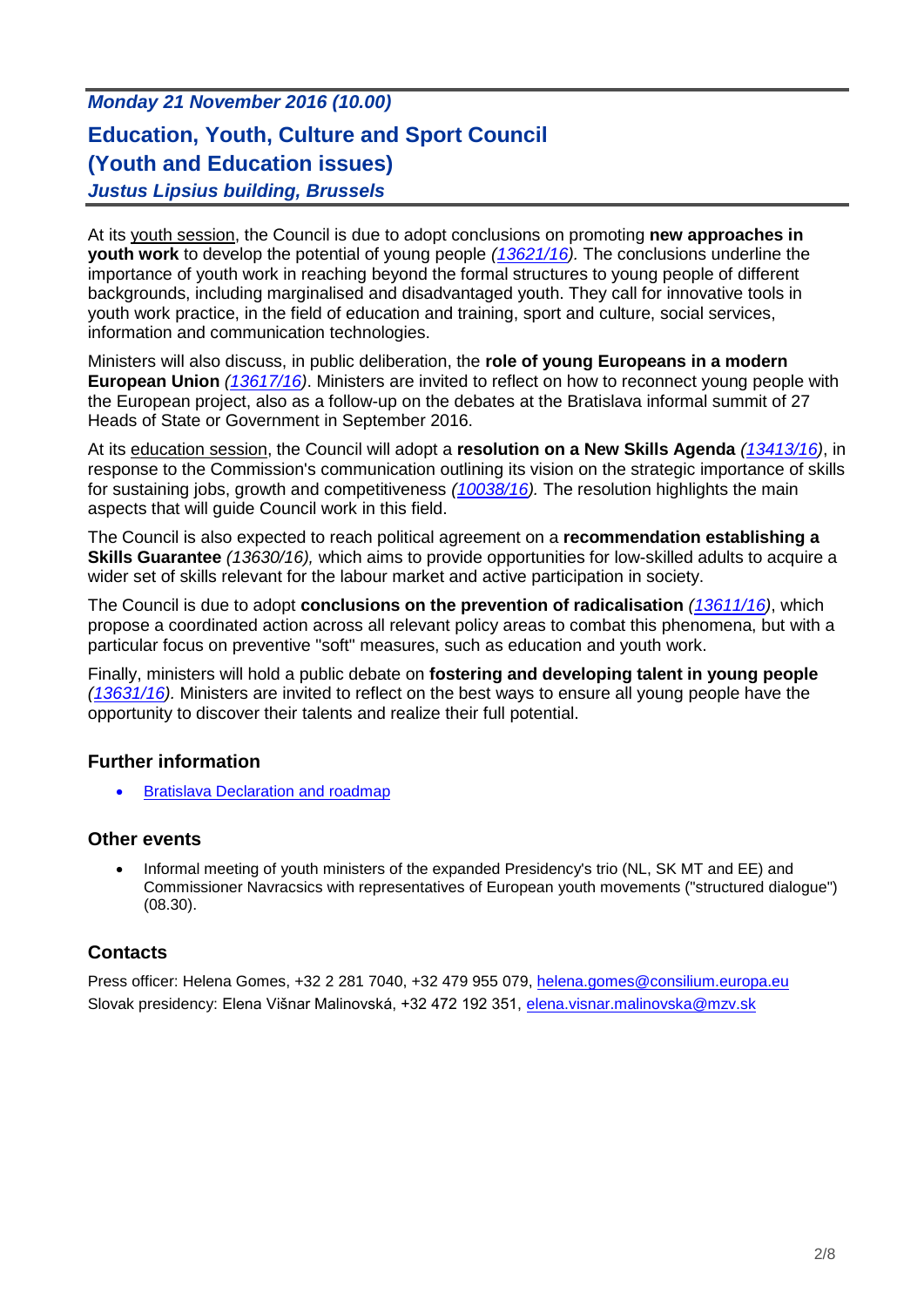## *Tuesday 22 November 2016 (09.30)* **Education, Youth, Culture and Sport Council (Culture and Sport issues)** *Justus Lipsius building, Brussels*

At its culture and audiovisual session, the Council will take note of a progress report on the proposal [for a revised directive on audiovisual media services](https://ec.europa.eu/digital-single-market/news-redirect/31573) (AVMS)*.* The proposal - presented by the Commission in May this year - aims to make to the AVMS directive better fit the the digital age in the light of rapid technological progress, the emergence of new business models and changing viewers behaviour.

The current legislation, which was adopted in 2010, establishes a single market for the free circulation of audiovisual works. It regulates both traditional TV broadcasting, as well as new ondemand services, but to varying degrees.

The Council is expected to adopt a general approach regarding a proposal for a decision on a **European year of cultural heritage (2018)** *[\(11856/16\)](http://data.consilium.europa.eu/doc/document/ST-11856-2016-INIT/en/pdf).* This initiative aims to raise awareness of the opportunities offered by cultural heritage, mainly in terms of intercultural dialogue, social cohesion and economic growth. At the same time, it seeks to draw attention to the challenges that cultural heritage is facing, such as the impact of the digital shift, environmental and physical pressure on heritage sites and illicit trafficking of cultural objects.

The Council is also due to adopt a general approach on the decision establishing a Union action for the **European Capitals of Culture** for the years 2020 to 2033. The aim of the proposed decision is to extend the geographical scope of the European Capitals of Culture action to EFTA/EEA countries (Norway, Iceland and Lichtenstein).

Ministers will also have a policy debate on a **EU strategy for international cultural relations**. Ministers are invited to identify the best ways in which to take forward the strategic approach to culture in EU external action and ensure cooperation between culture and foreign affairs ministries (*[13638/16\)](http://data.consilium.europa.eu/doc/document/ST-13638-2016-INIT/en/pdf).*

In its sport session, the Council is due to adopt conclusions on **sport diplomacy**, encouraging cooperation between public authorities and the sports movement in order to use the potential of sport in foreign policy. The conclusions also call for better use of the potential of sport, including through education and the involvement of well-known athletes as messengers, to promote positive sporting and European values.

Ministers will also exchange views on the **impact of sport on personal development**. They will address the educative and social values of sport, as well as its character building potential.

#### **Further information**

- [Digital Single Market Strategy](http://ec.europa.eu/priorities/digital-single-market/docs/dsm-communication_en.pdf)
- J[oint communication on a EU strategy for international cultural relations](http://data.consilium.europa.eu/doc/document/ST-10082-2016-INIT/en/pdf)

#### **Other events**

 Meeting of sports ministers (NL, SK, MT and EE) and Commissioner Navracsics with representatives of the sports movement (13.00-14.30).

#### **Contacts**

Press officer: Helena Gomes, +32 281 7040, +32 479 955 079, [helena.gomes@consilium.europa.eu](mailto:helena.gomes@consilium.europa.eu) Slovak presidency: Elena Višnar Malinovská, +32 472 192 351, [elena.visnar.malinovska@mzv.sk](mailto:elena.visnar.malinovska@mzv.sk)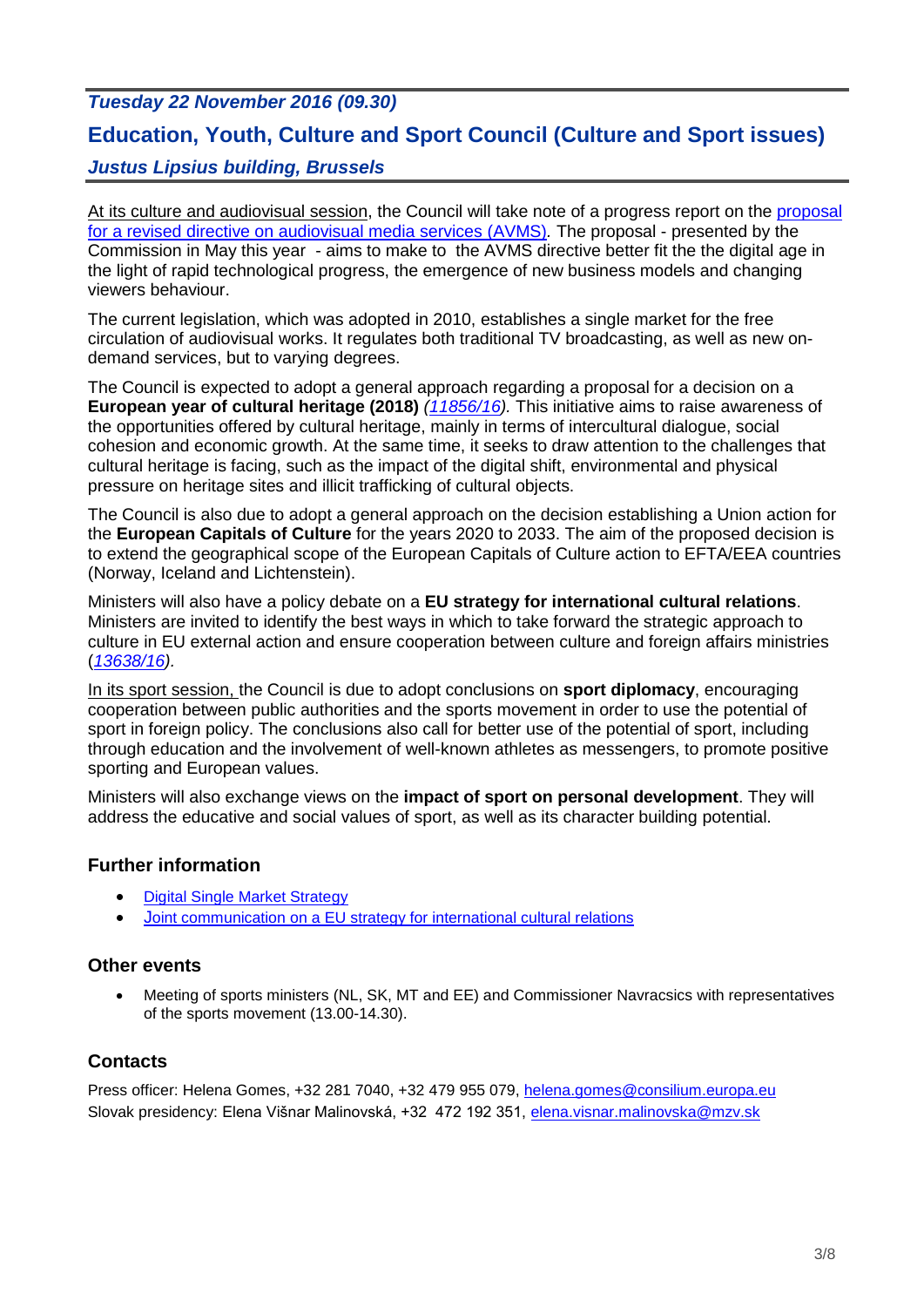## *Monday 28 November 2016 (09.30)* **Foreign Affairs Council (Development)** *Justus Lipsius building, Brussels*

Ministers are expected to discuss **the revision of the EU development policy**, based on a Commission communication to be presented before the meeting.

They are also expected to discuss **future relations between the EU and African Caribbean and Pacific (ACP) countries**, in view of the expiry of the Cotonou agreement in 2020.

The Council will also address **migration and development**. Ministers will exchange views on the state of play and ongoing initiatives.

**Press briefing:** Friday 25 November (time to be confirmed)

#### **Further information**

[The ACP-EU Partnership after 2020](https://ec.europa.eu/europeaid/policies/european-development-policy/acp-eu-partnership-after-2020_en) (European Commission) [Finding solutions to migratory pressures](http://www.consilium.europa.eu/en/policies/migratory-pressures/)

#### **Contacts**

Press officer: Veronica Huertas Cerdeira, tel. +32 (0)2 281 45 48, +32 470 88 21 99, [veronica.huertas](mailto:veronica.huertas-cerdeira@consilium.europa.eu)[cerdeira@consilium.europa.eu](mailto:veronica.huertas-cerdeira@consilium.europa.eu)

Slovak Presidency: Renata Goldirova tel. +32 473 523 824, [renata.goldirova@mzv.sk](mailto:renata.goldirova@mzv.sk)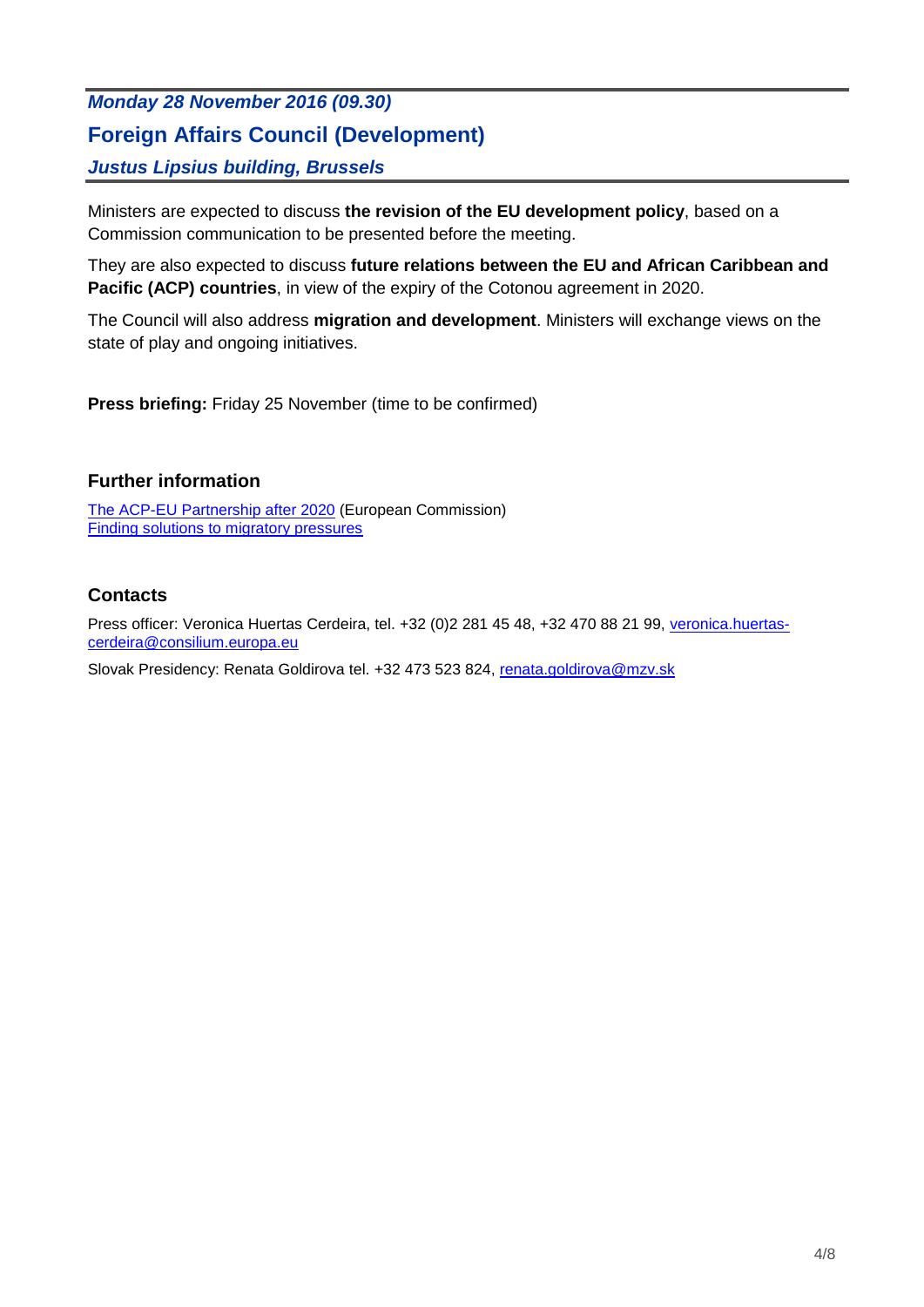#### *Monday 28 and Tuesday 29 November 2016*

### **Competitiveness Council (Internal market, Industry, Research, Space)**

#### *Justus Lipsius building, Brussels*

On Monday 28 November the Council will deal with internal market and industry items.

There will be the customary debate on the **competitiveness check-up**, which allows ministers to address key issues of the **real economy**. It will have a focus on the "**New Skills Agenda for Europe**".

Ministers will hold a discussion on the **single market strategy** with a view to assessing the progress made one year after its launch.

The draft regulation addressing unjustified **geo-blocking** to facilitate cross-border trade in the single market will be examined with a view to reaching an agreement on a Council's general approach.

Ministers will be invited to exchange views on the finalisation of the implementation and entry into operation of the **unitary patent protection** system.

On Tuesday 29 November the Council will deal with space policy in the morning and research and innovation policy items in the afternoon.

The presentation by the Commission of the **new space strategy for Europe** will be followed by a ministerial policy debate.

Research ministers will be called on to adopt conclusions aimed to **support young researchers** and to raise the attractiveness of scientific careers. They will also exchange views on the implementation of the strategy for **international cooperation in research and innovation**.

**Press briefing:** Friday 25 November at 15.00

#### **Further information**

[Geo-blocking: Commission proposal](http://ec.europa.eu/DocsRoom/documents/16742) [New Skills Agenda for Europe](http://ec.europa.eu/education/news/20160610-education-skills-factsheet_en) [Single market strategy](http://ec.europa.eu/growth/single-market/strategy_en) [Space strategy for Europe](http://ec.europa.eu/docsroom/documents/19442) [Bratislava declaration of young researchers](http://www.eu2016.sk/data/documents/bratislava-declaration-of-young-researchers-final.pdf) [International cooperation in research and innovation \(Commission report\)](http://ec.europa.eu/research/iscp/pdf/policy/progress_report_oct-2016.pdf#view=fit&pagemode=none)

#### **Contacts**

Press officer: Victor Flavián, tel. + 32 2 281 6715, victor.flavian@consilium.europa.eu Slovak presidency: Elena Višnar Malinovská, tel. +32 472 192 351, elena.visnar.malinovska@mzv.sk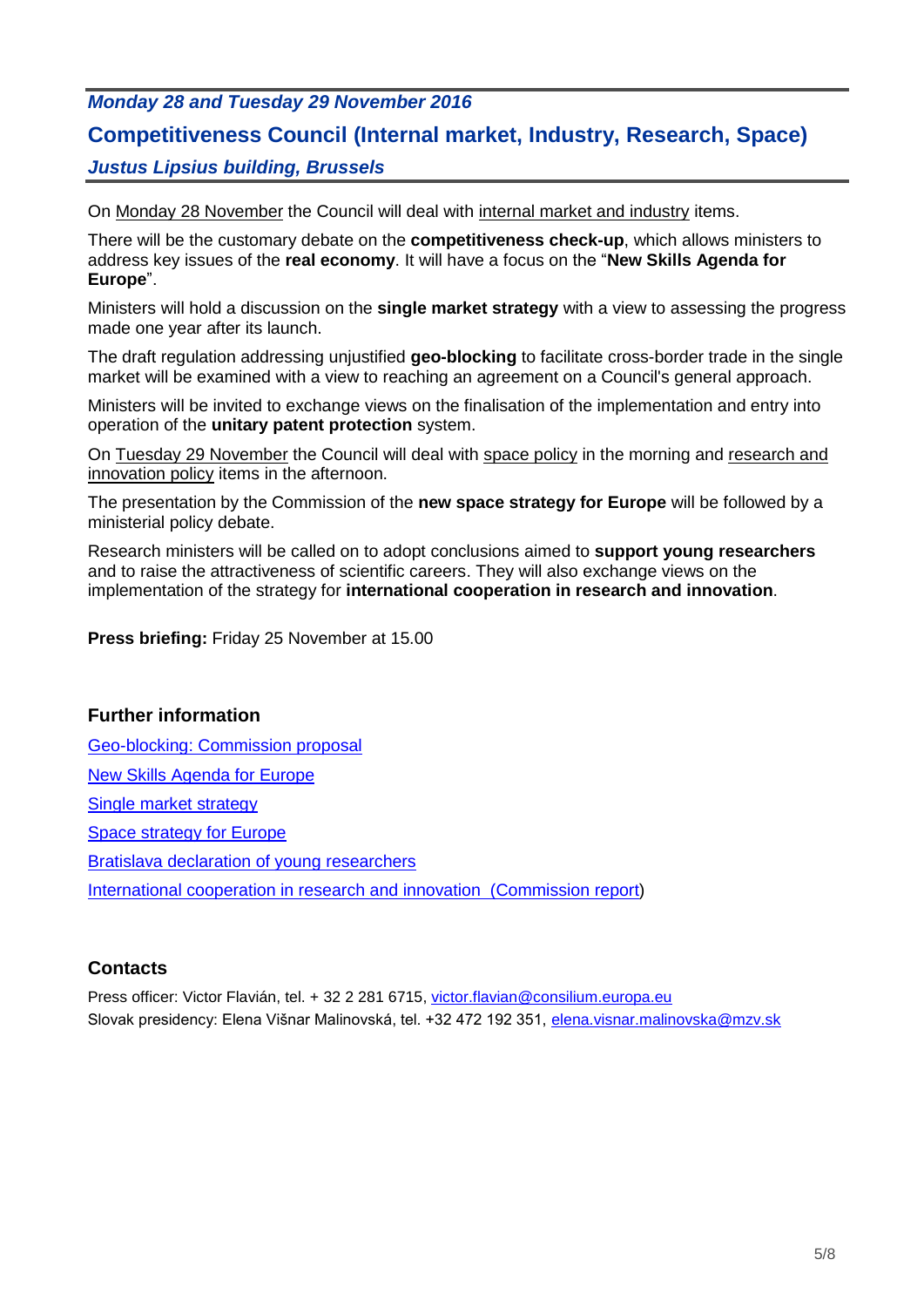# *Thursday 1 December 2016 (10.00)* **Transport, Telecommunications and Energy Council (Transport issues)**

#### *Justus Lipsius building, Brussels*

The Council aims to adopt a general approach on a proposal on revised **safety rules for civil aviation** and a revised mandate for the **European Aviation Safety Agency** ("**EASA** basic regulation"). The main objective of the draft regulation is to allow the EU aviation sector to continue to grow while maintaining the current high level of safety. The proposal introduces a more performance- and risk-based approach to safety regulation. It includes the first-ever EU-wide rules on **civil drones.** The aim of these rules is to allow drones to fly safely in European airspace and to encourage this rapidly expanding industry.

The Council is also set to agree on a general approach on two proposals to improve the safety of passenger ships and simplify the rules relating to them. These proposals take the form of a revised "general" directive on **passenger ship safety** and a simplified **inspection regime for ro-ro ferries and high-speed passenger craft**. The proposals are part of a review of passenger ship safety.

In addition, ministers will take stock of the progress made on the third proposal resulting from the review: revised rules on the **registration of ship passengers**.

**Press briefing**: Wednesday 30 November at 15.15

#### **Further information**

#### [Draft agenda](http://www.consilium.europa.eu/en/press/press-releases/2016/11/pdf/Draft-agenda-TTE/)

Passenger ship safety directive - draft general approach [\(14361/16\)](http://data.consilium.europa.eu/doc/document/ST-14361-2016-INIT/en/pdf)

Ro-ro ferry inspection directive - draft general approach [\(14362/16\)](http://data.consilium.europa.eu/doc/document/ST-14362-2016-INIT/en/pdf)

#### **Contacts**

Press officer:

Päivikki Ala-Honkola, tel. + 32 2 281 86 48, +32 479 955 086, [paivikki.ala-honkola@consilium.europa.eu](mailto:paivikki.ala-honkola@consilium.europa.eu) Slovak presidency: Elena Višnar Malinovská, +32 472 192 351, [elena.visnar.malinovska@mzv.sk](mailto:elena.visnar.malinovska@mzv.sk)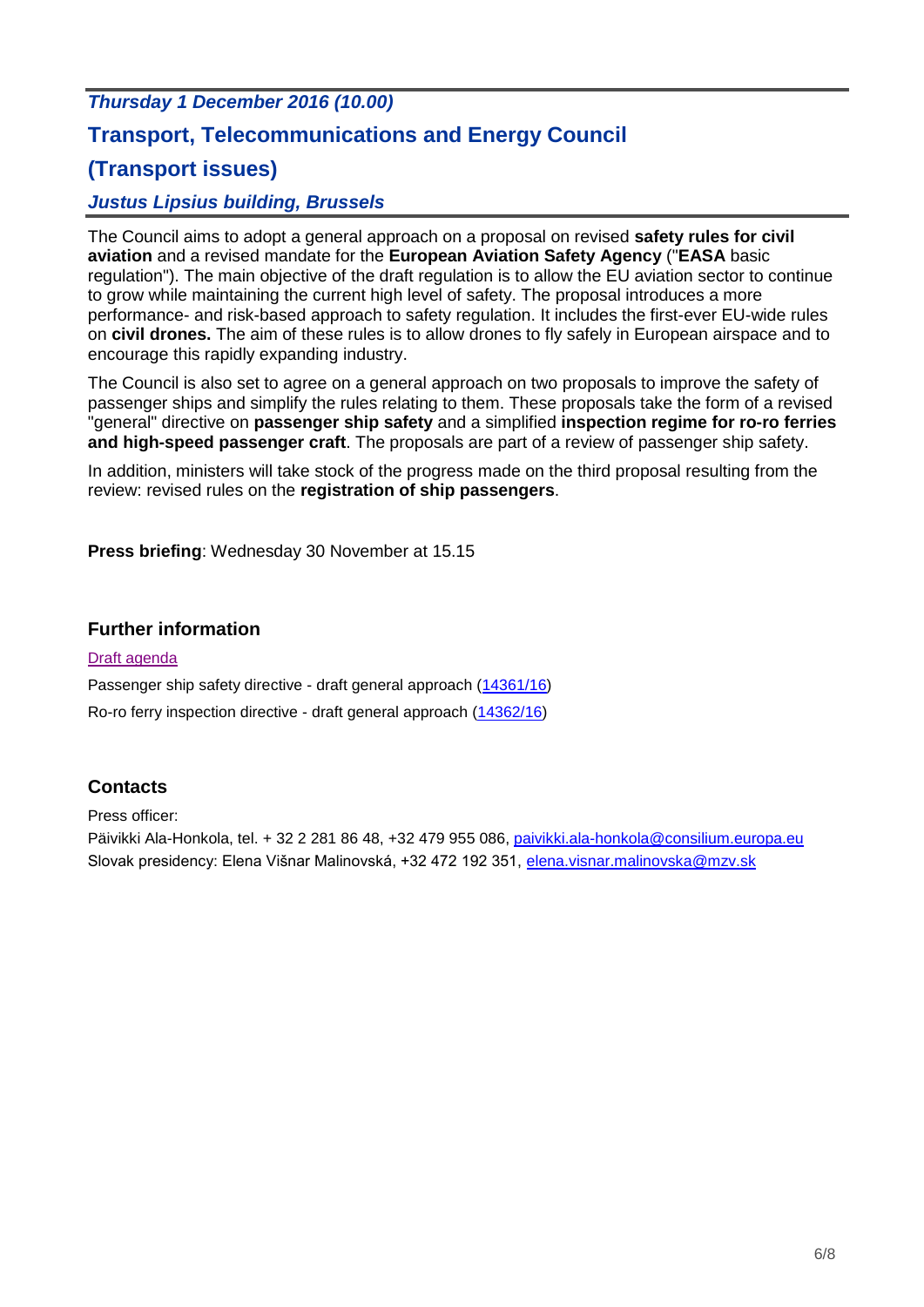# *Friday 2 December 2016 (9.30)* **Transport, Telecommunications and Energy Council (Telecommunications issues)** *Justus Lipsius building, Brussels*

The Council aims to agree on a general approach on a proposal which regulates **wholesale roaming markets** in the EU. The rules must be in place by 15 June 2017 to enable the **abolition of roaming fees** on that date, subject to fair use, as laid down in the roaming regulation last year. The aim is to find a level of wholesale caps that allows for surcharge-free roaming in a sustainable manner, without distorting either home markets or visited markets. The general approach will be the starting point for negotiations with the European Parliament.

The Council will be invited to adopt a partial general approach on a proposal to promote **high-speed internet connectivity in local communities (Wifi4EU)**. The budget issues relating to the review of the multiannual financial framework will be discussed later.

Ministers will take stock of the progress made on a draft regulation to increase regulatory oversight and price transparency for **cross-border parcel delivery services**. The proposal aims to bring down prices and improve competition on the market.

Ministers will also hold a policy debate on the **review of the telecoms regulatory framework**, to guide future work in the Council working party. The objective of the review is to improve fixed and mobile connectivity for everyone in Europe, and to further investment, competition and innovation while also protecting consumers.

**Press briefing**: Wednesday 30 November at 15.15

#### **Further information**

[Draft agenda](http://www.consilium.europa.eu/en/press/press-releases/2016/11/pdf/Draft-agenda-TTE/) [Digital single market for Europe](http://www.consilium.europa.eu/en/policies/digital-single-market-strategy/)

#### **Contacts**

Press officer: Päivikki Ala-Honkola, tel. + 32 2 281 86 48, +32 479 955 086, [paivikki.ala-honkola@consilium.europa.eu](mailto:paivikki.ala-honkola@consilium.europa.eu) Slovak presidency: Elena Višnar Malinovská, +32 472 192 351, [elena.visnar.malinovska@mzv.sk](mailto:elena.visnar.malinovska@mzv.sk)